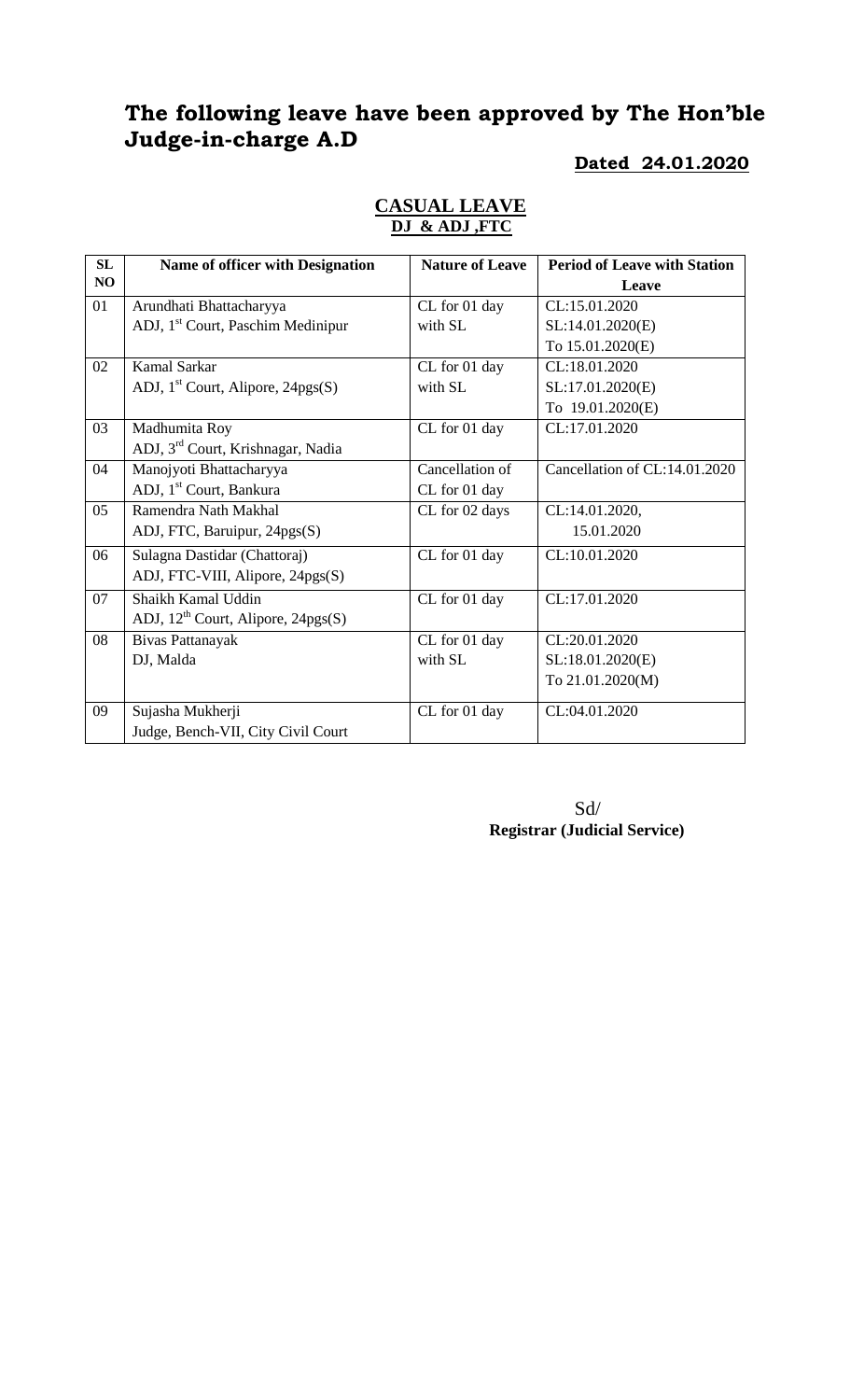# **The following leave have been approved by The Hon'ble Judge-in-charge A.D**

## **Dated 24.01.2020**

| SL | Name of officer with                  | <b>Nature of</b> | <b>Period of Leave with Station Leave</b> |
|----|---------------------------------------|------------------|-------------------------------------------|
| NO | <b>Designation</b>                    | Leave            |                                           |
| 01 | Ajay Kumar Gupta                      | CL for 02 days   | CL:27.01.2020,                            |
|    | DJ, 24pgs(S) at Alipore               | with SL          | 28.01.2020                                |
|    |                                       |                  | SL 27.01.2020(E)                          |
|    |                                       |                  | To03.02.2020(M) Training at National      |
|    |                                       |                  | Judicial Academy, Bhopal on 31.01.2020    |
|    |                                       |                  | to 02.02.2020                             |
|    |                                       |                  | (Local holiday-30.01.02020                |
| 02 | Ajeya Matilal                         | CL for 01 day    | CL:24.01.2020                             |
|    | DJ, Purba Bardhaman                   | with SL          | SL:22.01.2020(E)                          |
|    |                                       |                  | To 26.01.2020(M)                          |
| 03 | Abhiram Barman                        | CL for 03 days   | CL:30.01.2020                             |
|    | ADJ, FTC, Chandernagore,              | with SL          | To 01.02.2020                             |
|    | Hooghly                               |                  | SL:28.01.2020(E)                          |
|    |                                       |                  | To 03.02.2020(M)                          |
| 04 | Deepto Ghosh                          | CL for 01 day    | CL:30.01.2020                             |
|    | ADJ, FTC-I,                           | with SL          | SL:28.01.2020(E)                          |
|    | Purba Bardhaman                       |                  | To 31.01.2020(M)                          |
| 05 | Krishna Murari Prasad Gupta           | CL for 01 day    | CL:27.01.2020                             |
|    | ADJ, FTC, Serampore, Hooghly          | with SL          | SL:26.01.2020 (after flag hoisting        |
|    |                                       |                  | ceremony)                                 |
|    |                                       |                  | To 28.01.2020(M)                          |
| 06 | Paresh Chandra Karmakar               | CL for 01 day    | CL:30.01.2020                             |
|    | ADJ, Baruipur, 24pgs(S)               |                  |                                           |
| 07 | Partha Sarathi Chatterjee             | CL for 01 day    | CL:24.01.2020                             |
|    | ADJ, 11 <sup>th</sup> Court, Alipore, |                  |                                           |
|    | 24pgs(S)                              |                  |                                           |
| 08 | <b>Utpal Misra</b>                    | CL for 02 days   | CL:27.01.2020,                            |
|    | ADJ, Khatra, Bankura                  |                  | 28.01.2020                                |
|    |                                       |                  | SL:24.01.2020(E)                          |
|    |                                       |                  | To 31.01.2020(M)                          |

### **CASUAL LEAVE DJ & ADJ ,FTC**

Sd/

**Registrar (Judicial Service)**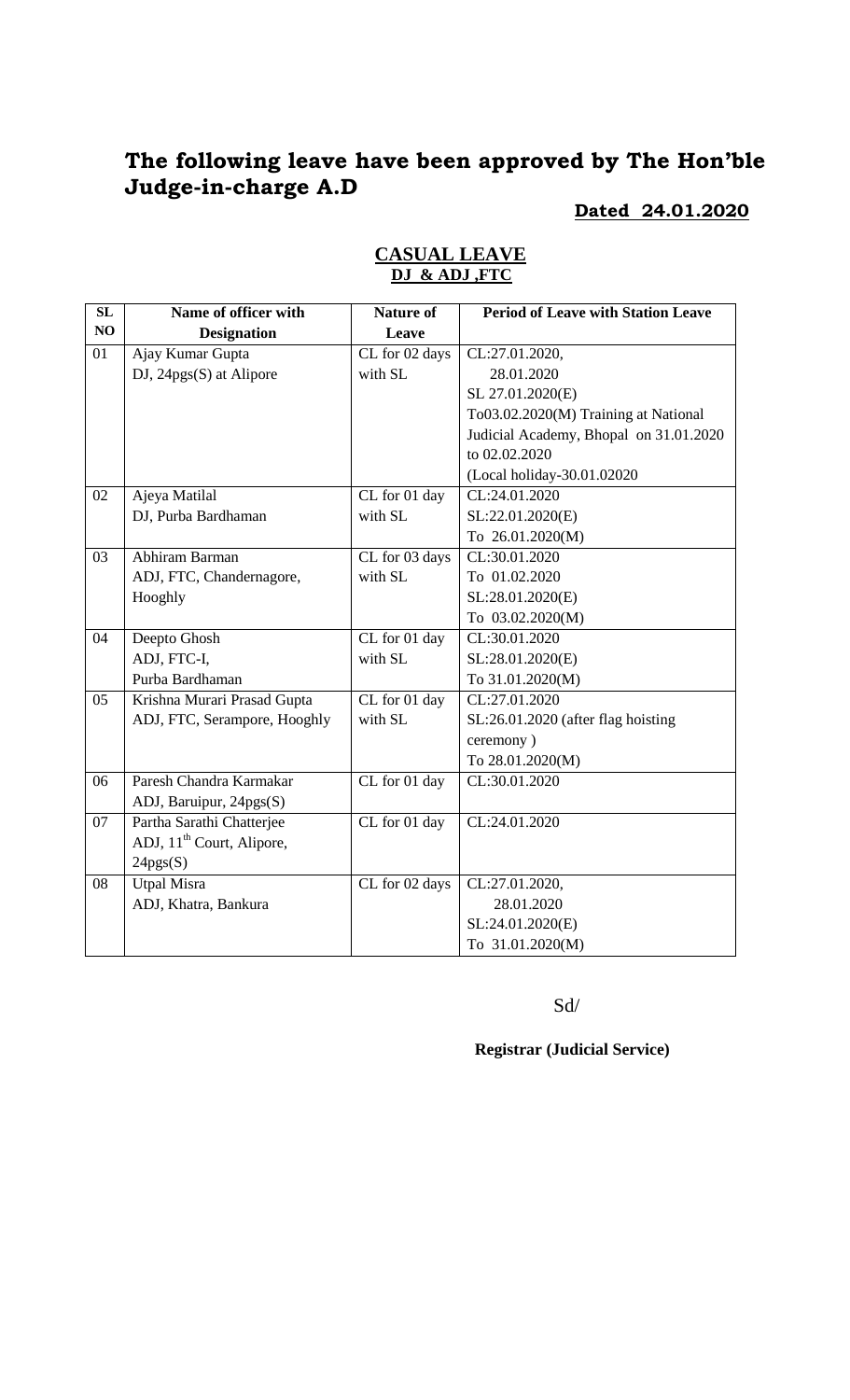# **The following leave have been approved by the Hon'ble Judge-in-Charge A.D.**

**Dated : 24.01.2020**

#### **JM**

| SL             | Name of officer with                                                                     | <b>Nature of</b>                 | <b>Period of Leave with Station</b> |
|----------------|------------------------------------------------------------------------------------------|----------------------------------|-------------------------------------|
| N <sub>O</sub> | <b>Designation</b>                                                                       | Leave                            | Leave                               |
| 01.            | Sri Prajjwal Ghosh<br><sup>1</sup> JM, 2 <sup>nd</sup> Court, Kalna, Purba<br>Bardhaman. | Commuted<br>Leave for 07<br>days | From 31.12.2019 to 06.01.2020.      |

#### **CJ(JD)**

| SL             | Name of officer with                                                                                             | <b>Nature of</b>                 | <b>Period of Leave with Station</b> |
|----------------|------------------------------------------------------------------------------------------------------------------|----------------------------------|-------------------------------------|
| N <sub>O</sub> | <b>Designation</b>                                                                                               | Leave                            | Leave                               |
| 02.            | Smt. Saptabarna Sengupta<br>CJ(JD), Addl. Court- Cum-<br>Judicial Magistrate Court,<br>Ghatal, Paschim Medinipur | Commuted<br>Leave for 04<br>days | From 10.12.2019 to 13.12.2019.      |

Sd/-

**Registrar (Judicial Service)**